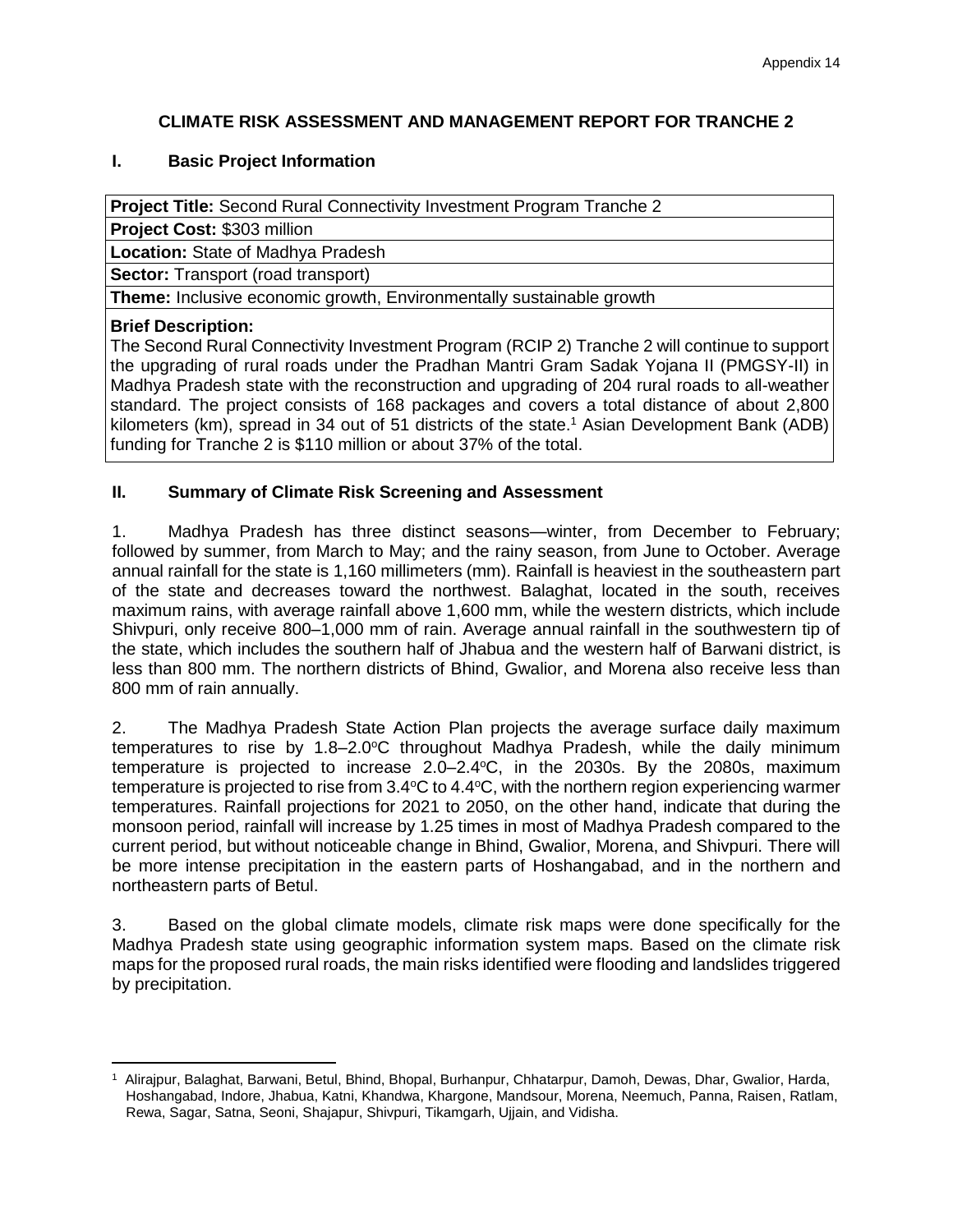|  |  | A. Sensitivity of project component(s) to climate/weather conditions |  |
|--|--|----------------------------------------------------------------------|--|
|  |  |                                                                      |  |

| Project components       | Design of project components need to focus on sensitive weather      |
|--------------------------|----------------------------------------------------------------------|
| . Roads.                 | parameters that are subject to a wide variety of changing            |
| 2. Cross and side drains | climate/weather conditions in the future such as increased intensity |
| 3. Protection works      | and frequency of precipitation.                                      |
|                          |                                                                      |

| <b>B.</b> Climate risk screening    |                                                                                                                                                                                                                                                                                                                                                                                                                                                                            |
|-------------------------------------|----------------------------------------------------------------------------------------------------------------------------------------------------------------------------------------------------------------------------------------------------------------------------------------------------------------------------------------------------------------------------------------------------------------------------------------------------------------------------|
| Risk topic                          | Description of the risk                                                                                                                                                                                                                                                                                                                                                                                                                                                    |
| Precipitation and flooding          | Madhya Pradesh: For the period 2021-2050, increase in<br>precipitation by 1.25 times the current observed rainfall in most<br>parts of Madhya Pradesh. No change in Bhind, Gwalior, Morena,<br>and Shivpur. Increase in precipitation in eastern parts of<br>Hoshangabad, northern and northeastern parts of Betul, and<br>southern part of Sehore.                                                                                                                        |
| Summary of climate change<br>risks  | A- temperature increase and heatwave: Medium risk<br>drought and water availability: Medium risk<br>B-<br>C- increased frequency and intensity of precipitation: High risk<br>increased flooding frequency and extent: High risk<br>D-<br>erosion of river banks: Low risk<br>landslides in hilly regions: Medium risk<br>F-<br>G- sea level rise and coastal inundation and salination: No risk<br>H- increased frequency and intensity of tropical cyclones: Low<br>risk |
| Climate Risk Classification: Medium |                                                                                                                                                                                                                                                                                                                                                                                                                                                                            |

#### **C. Climate Risk Assessment**

As part of the initial environmental examination for Tranche 2 for Madhya Pradesh, a section on climate risk and vulnerability assessment has been prepared. Under this section, key climate change risks identified were increased frequency and intensity of rainfall and related flooding triggered by precipitation.

## **III. Climate Risk Management Response within the Project**

The following measures will be incorporated in the design of rural roads for Madhya Pradesh in consideration of the identified climate risks:

1. Increase in embankment height in road sections located in low-lying and flood-prone areas

2. Provision of new culverts and increase in capacity of longitudinal and cross drains 3. Protection works

| u.                 | <b>IULUULIUII WUING</b> |                                              |                                   |                            |                                                  |                     |                             |
|--------------------|-------------------------|----------------------------------------------|-----------------------------------|----------------------------|--------------------------------------------------|---------------------|-----------------------------|
|                    |                         |                                              |                                   |                            | Cost of Climate Adaptation Measures (\$ million) |                     |                             |
|                    |                         | Unit cost of<br>constructing 1<br>km of road | Increased<br>embankment<br>height | Increase<br>ın<br>capacity | Increase in<br>capacity of<br>cross drain        | Protection<br>works | Total<br>Adaptation<br>Cost |
| Number<br>of Roads | Length<br>Total, km     | $$$ million)                                 |                                   | of line<br>drain           |                                                  |                     | $$$ million)                |
| 204                | About<br>2,800          | 0.1                                          | 7.05                              | 4.11                       | 4.68                                             | 1.13                | 16.97                       |

The total cost of climate adaptation measures for Tranche 2 is \$16.97 million, representing 5.6% of the total project cost of \$303 million. The cost of adaptation to be financed by ADB for Tranche 2 (Madhya Pradesh only) is \$6.16 million.